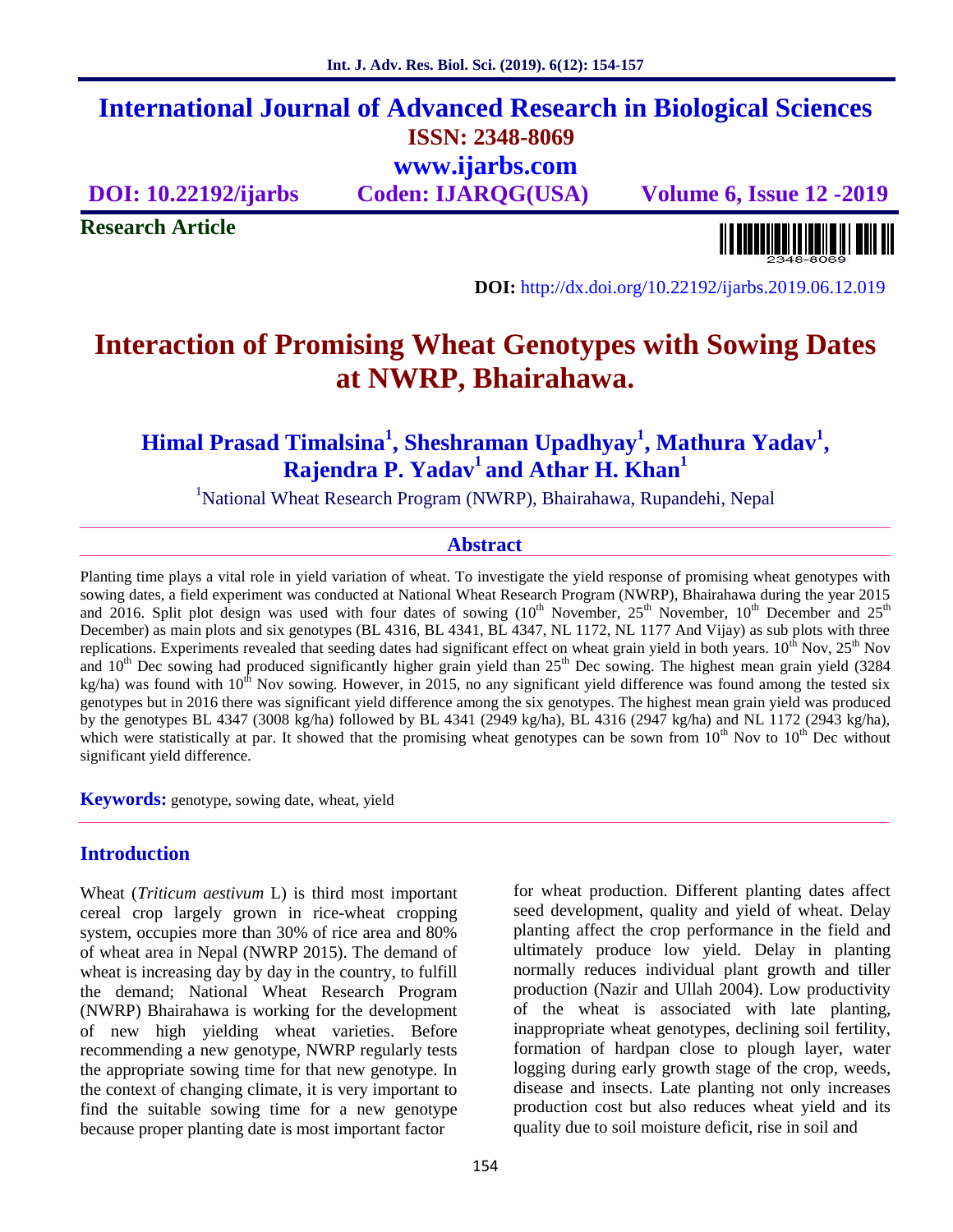atmospheric temperature and blowing of hot western wind during post anthesis period. Generally, wheat crop sown during November results in better yield and any delay in sowing reduced tillers, seed index and grain yield that resulted in reduced yield (Ansari et al 1989). Khan et al (2001) also reported the linear reduction in wheat grain yield with delayed planting. Therefore, this research trial was conducted to find the appropriate sowing time for five most promising wheat genotypes.

## **Materials and Methods**

The experiment was conducted at NWRP, Bhairahawa, Nepal during 2015 and 2016. Split-plot design was used with four date of sowing  $(10<sup>th</sup>$ November,  $25<sup>th</sup>$  November,  $10<sup>th</sup>$  December,  $25<sup>th</sup>$ December) as main plots and six wheat genotypes (BL 4316, BL 4341, BL 4347, NL 1172, NL 1177 and Vijay) as sub-plots with three replications. The released variety Vijay was used as check variety. The plot size was  $10m^2$  (5m x 2m) with 8 rows of 5m length. Recommended dose of NPK was applied @ 100:50: 50 Kg/ha respectively. Full dose of phosphorus, potash and half of nitrogen was applied at planting time while half of remaining nitrogen was top dressed at crown root initiation (CRI) stage after irrigation and rest nitrogen was top dressed at maximum tillering stage (40-45 DAS). All other agronomic practices were followed as recommended except sowing dates. Data on days to  $(>50%)$  heading, days to (>50%) maturity, plant height (at maturity), thousand grain yield and grain yield (leaving 50 cm each side of the plot) were taken. Data was analysed by using the computer software Genstat.

### **Results**

#### **Effect of Sowing Dates**

Days to heading, days to maturity, thousand grain weight and grain yield of wheat were significantly affected by sowing dates (Table 1). The grain yield produced by wheat sown on  $10<sup>th</sup>$  November,  $25<sup>th</sup>$ November and  $10<sup>th</sup>$  December were significantly higher than the yield produced by late sown  $(25<sup>th</sup>$ December) wheat. The higher grain yield (3283.5 kg/ha) was produced by  $10^{th}$  Nov planting, although the yield produced by earlier three dates were statistically at par. Days to heading and days to maturity were significantly decreasing with increasing sowing date from  $10^{th}$  Nov to  $25^{th}$  Dec.

| Treatment             | Days to<br>Heading |            | Days to<br>Maturity |            | Plant<br>Height (cm) |      | Thousand<br>Grain Wt<br>(g) |            | Grain Yield<br>(Kg/ha) |            | Mean<br>GY |
|-----------------------|--------------------|------------|---------------------|------------|----------------------|------|-----------------------------|------------|------------------------|------------|------------|
| Sowing dates          |                    |            |                     |            |                      |      |                             |            |                        |            |            |
|                       | 2015               | 2016       | 2015                | 2016       | 2015                 | 2016 | 2015                        | 2016       | 2015                   | 2016       |            |
| $10^{th}$ Nov.        | 88.4               | 91.7       | 100.7               | 128.7      | 83.8                 | 90.0 | 40.9                        | 44.9       | 3291.0                 | 3276.0     | 3283.5     |
| $25th$ Nov.           | 85.8               | 80.4       | 120.2               | 115.7      | 85.7                 | 89.0 | 41.7                        | 45.0       | 3029.0                 | 2889.0     | 2959.0     |
| $10^{th}$ Dec.        | 75.2               | 79.3       | 106.8               | 108.6      | 87.4                 | 91.9 | 42.2                        | 39.2       | 3105.0                 | 2952.0     | 3028.5     |
| $25^{\text{th}}$ Dec. | 68.5               | 73.7       | 98.3                | 102.9      | 83.7                 | 79.1 | 32.2                        | 35.4       | 2255.0                 | 2294.0     | 2274.5     |
| F test                | $\ast\ast$         | $\ast\ast$ | $\ast\ast$          | $\ast\ast$ | ns                   | ns   | $\ast\ast$                  | $\ast\ast$ | $**$                   | $\ast\ast$ |            |
| <b>LSD</b>            | 2.09               | 4.22       | 0.922               | 3.533      |                      |      | 2.97                        | 4.22       | 488.6                  | 439.40     |            |
| Genotypes             |                    |            |                     |            |                      |      |                             |            |                        |            |            |
| <b>BL</b> 4316        | 80.0               | 81.3       | 105.8               | 114.1      | 84.8                 | 87.3 | 36.4                        | 41.5       | 3111                   | 2782       | 2946.5     |
| <b>BL</b> 4341        | 79.8               | 82.3       | 106.8               | 115.1      | 90.2                 | 89.6 | 41.8                        | 40.6       | 2991                   | 2908       | 2949.5     |
| <b>BL</b> 4347        | 78.8               | 82.8       | 106.5               | 114.7      | 88.9                 | 87.8 | 39.7                        | 40.6       | 2973                   | 3042       | 3007.5     |
| <b>NL</b> 1172        | 81.7               | 79.3       | 108.3               | 113.8      | 82.3                 | 85.0 | 35.5                        | 38.3       | 2947                   | 2940       | 2943.5     |
| <b>NL</b> 1177        | 81.0               | 83.0       | 106.5               | 114.3      | 80.1                 | 86.5 | 35.7                        | 38.0       | 2598                   | 2895       | 2746.5     |
| Vijay                 | 75.8               | 78.9       | 105.3               | 111.9      | 84.7                 | 88.8 | 46.3                        | 47.7       | 2900                   | 2551       | 2725.5     |
| F test                | $\ast\ast$         | $\ast\ast$ | $**$                | ns         | $\ast\ast$           | ns   | $\ast\ast$                  | $**$       | ns                     | $\ast$     |            |
| <b>LSD</b>            | 1.47               | 2.30       | 0.65                |            | 2.59                 |      | 3.29                        | 2.80       |                        | 245.50     |            |
| <b>GM</b>             | 79.5               | 81.2       | 106.51              | 113.96     | 85.1                 | 87.4 | 39.2                        | 41.1       | 2920.00                | 2853.00    |            |
| $CV\%$                | 1.30               | 3.40       | 0.40                | 2.20       | 1.90                 | 4.70 | 3.80                        | 8.3        | 8.4                    | 10.4       |            |

#### **Table1: Characteristics of Wheat Genotypes Planted on Different dates at Bhairahawa (2015-2016).**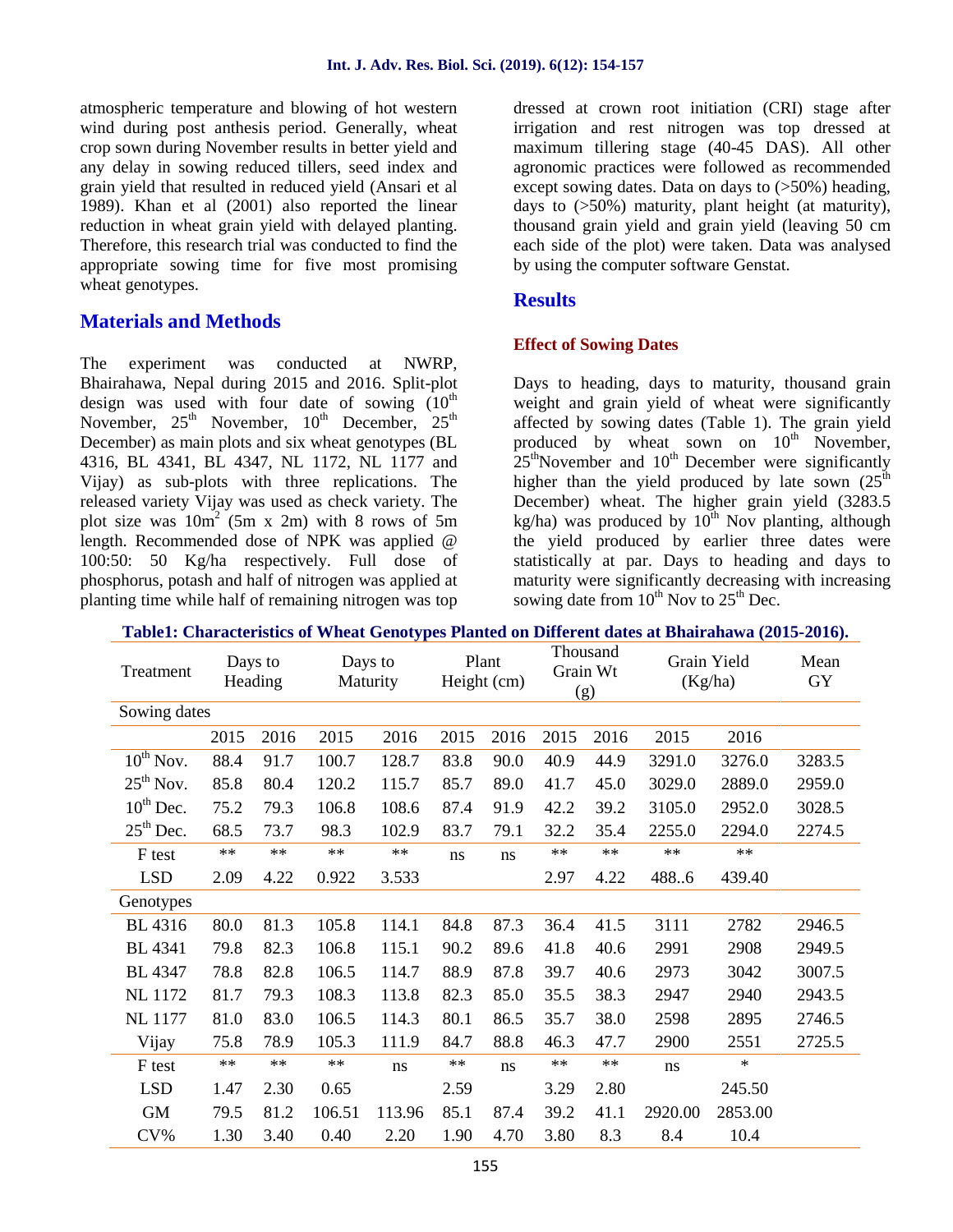#### **Effect of Genotypes**

A significant effect of genotypes was found on days to heading, days to maturity and thousand grain weight of wheat (Table 1). In 2015, there was no significant yield difference found among the genotypes, but in 2016, except BL 4316 all other genotypes had produced significantly higher grain yield than check variety Vijay. The highest mean grain yield was produced by BL 4347 followed by BL 4341, BL 4316 and NL 1172.

#### **Discussion**

In  $25<sup>th</sup>$  Dec sowing, the days to heading and maturity was significantly shorter than other earlier sowing and also the thousand grain weight were lowest resulted to significantly lower grain yield. Shahzad et al (2007) had also found lower grain yield with delay in sowing due to shorter duration of growth and development. Tanveer et al (2003) had also observed that early sowing gives high yield than late sowing due to longer growing period. Among the tested genotypes, four genotypes (BL 4341, BL 4347, NL 1172 and NL 1177) had produced significantly higher grain yield than check variety Vijay in 2016, although the combined analysis of two year data showed no significant effect of genotypes on grain yield (Table 2). Based on mean grain yield, BL 4347 was found superior than others. Interaction (sowing time x genotype) had no significant effect on grain yield. Therefore, it is concluded that tested promising wheat genotypes can be sown from  $10^{th}$  Nov to  $10^{th}$  Dec without significant yield difference.

| Table 2. Characteristics of Wheat Genotypes Planted on Different Dates (Pooled analysis of two year data). |  |
|------------------------------------------------------------------------------------------------------------|--|
|------------------------------------------------------------------------------------------------------------|--|

| <b>Sowing dates</b> | Days to<br><b>Heading</b> | Days to<br><b>Maturity</b> | <b>Plant Height</b><br>(cm) | <b>Effective</b><br>tiller<br>per $m2$ | <b>Thousand</b><br>Grain<br>Weight $(g)$ | <b>Grain Yield</b><br>$(kg ha-1)$ |
|---------------------|---------------------------|----------------------------|-----------------------------|----------------------------------------|------------------------------------------|-----------------------------------|
| $10^{th}$ Nov.      | 89.48                     | 114.67                     | 86.88                       | 242.0                                  | 32.70                                    | 3284                              |
| $25th$ Nov.         | 83.11                     | 117.97                     | 87.37                       | 250.3                                  | 32.86                                    | 2959                              |
| $10^{th}$ Dec.      | 77.70                     | 107.69                     | 89.64                       | 261.1                                  | 30.14                                    | 3029                              |
| $25th$ Dec.         | 71.08                     | 100.61                     | 81.44                       | 268.3                                  | 25.74                                    | 2294                              |
| F test              | $**$                      | $**$                       | $\ast$                      | ns                                     | $\ast$                                   | $\ast\ast$                        |
| <b>LSD</b>          | 3.97                      | 9.68                       | 5.16                        |                                        | 2.8                                      | 281.8                             |
| <b>Genotypes</b>    |                           |                            |                             |                                        |                                          |                                   |
| BL 4316             | 80.21                     | 109.96                     | 86.15                       | 250.4                                  | 29.88                                    | 2947                              |
| <b>BL</b> 4341      | 81.04                     | 110.92                     | 89.84                       | 256.2                                  | 30.72                                    | 2949                              |
| <b>BL</b> 4347      | 80.75                     | 110.58                     | 88.36                       | 240.9                                  | 30.22                                    | 3008                              |
| <b>NL</b> 1172      | 80.69                     | 111.00                     | 83.59                       | 294.0                                  | 28.02                                    | 2943                              |
| <b>NL</b> 1177      | 82.00                     | 110.38                     | 83.24                       | 248.3                                  | 27.92                                    | 2747                              |
| Vijay               | 77.37                     | 108.58                     | 86.82                       | 242.6                                  | 35.41                                    | 2755                              |
| F test              | $\ast\ast$                | $\ast\ast$                 | $\ast\ast$                  | $\ast\ast$                             | $**$                                     | ns                                |
| <b>LSD</b>          | 1.20                      | 1.10                       | 2.26                        | 18.79                                  | 1.66                                     |                                   |
| <b>GM</b>           | 80.34                     | 110.24                     | 86.3                        | 255.4                                  | 30.36                                    | 2891                              |
| $CV\%$              | 2.6                       | 1.8                        | 4.6                         | 12.8                                   | 9.6                                      | 14.0                              |

## **Acknowledgments**

We express our gratitude to Nepal Agriculture Research Council for its financial support, National Wheat Research Program, Bhairahawa for its managerial support and all other helping hands for their valuable time to execute this research.